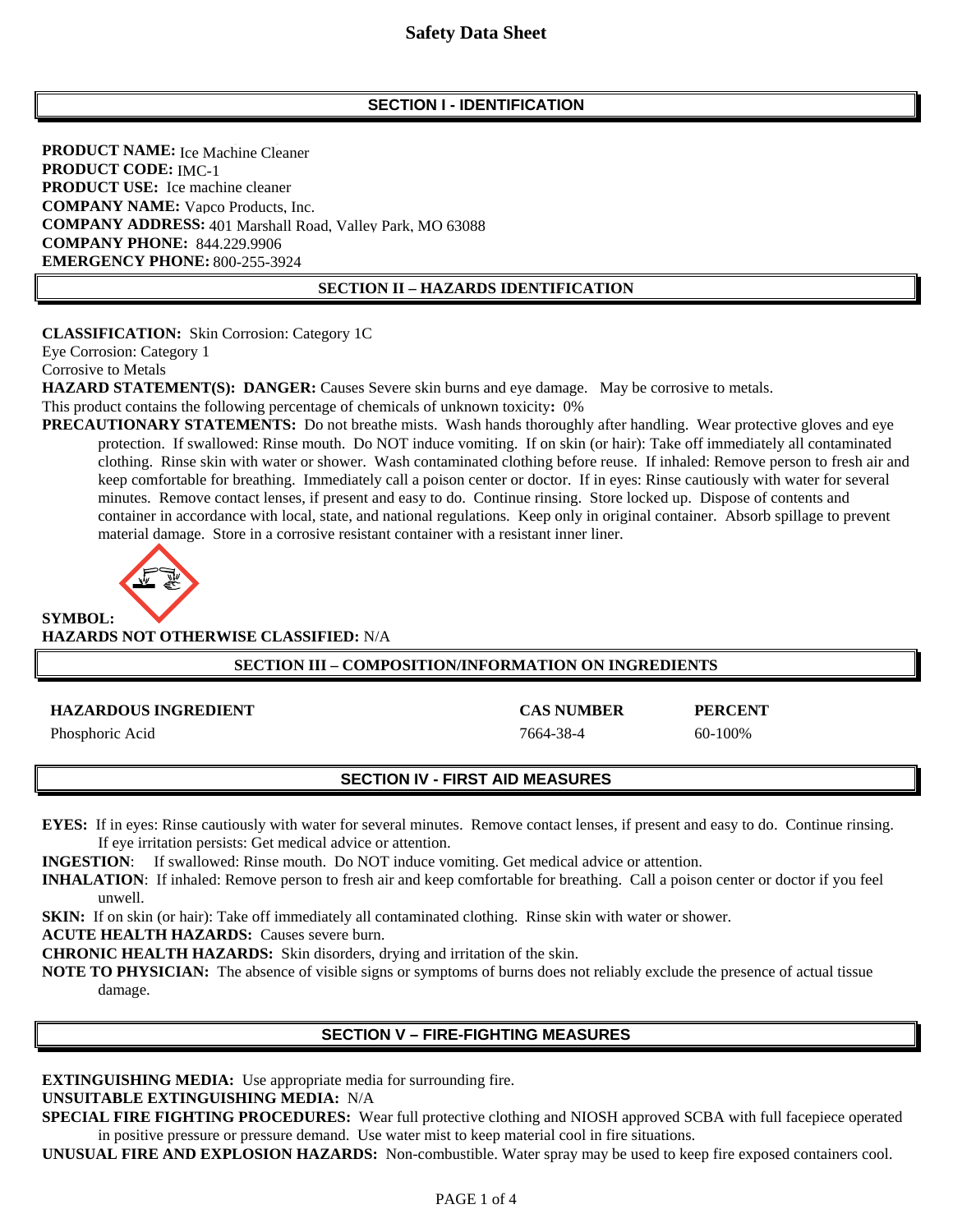### **SECTION VI – ACCIDENTAL RELEASE MEASURES**

**PERSONAL PROTECTIVE EQUIPMENT:** Refer to section VIII for proper Personal Protective Equipment.

**SPILL:** Absorb with non-combustible material like vermiculite, sand or earth and rinse with small amount of soapy water. Do not allow to drain into sewers or storm drains. Dispose of in accordance with local, state and federal regulations.

**WASTE DISPOSAL:** Dispose of in accordance with federal, state, and local regulations. Do not reuse container and recycle or place in trash collection. Drums and pails should be offered for recycling.

**RCRA STATUS:** Waste likely considered hazardous under RCRA, however product should be fully characterized prior to disposal (40 CFR 261).

# **SECTION VII – HANDLING AND STORAGE**

**HANDLING AND STORAGE:** Store in a cool, dry area away from extremes of temperature. Keep container tightly sealed when not in use. Store locked up.

**INCOMPATIBILITY:** Strong alkalis, strong oxidizing agents.

#### **SECTION VIII – EXPOSURE CONTROLS/PERSONAL PROTECTION**

| ARDOUS INGREDIENT.<br>* A KDU C.<br>ерличн | <b>PFI</b><br>лсн<br>: H ∆ | - - -<br><b>TIME</b><br>$\mathbf{r}$<br>. . |
|--------------------------------------------|----------------------------|---------------------------------------------|
| $\mathbf{D}$<br>'hosphoric<br>Acid         | mg/m3                      | mg/m3                                       |

**ENGINEERING CONTROLS / VENTILATION:** Provide adequate ventilation to keep vapor concentration below TLV. **RESPIRATORY PROTECTION:** Wear NIOSH/MSHA approved respiratory protection if exposure limits are exceeded. **PERSONAL PROTECTIVE EQUIPMENT:** Safety glasses and chemical resistant gloves **ADDITIONAL MEASURES:** Wash hands and clothing in contact with product after use.

#### **SECTION IX - PHYSICAL AND CHEMICAL PROPERTIES**

**APPEARANCE:** Light Yellow Liquid **ODOR:** Acid odor **ODOR THRESHOLD:** N/D **BOILING POINT:** > 212°F (100°C) **FREEZING POINT:**  $<$  32°F (0°C) **FLAMMABILITY:** Not considered a flammable liquid by OSHA (29CFR 1910.1200) **FLASH POINT:** N/D **AUTOIGNITION TEMPERATURE:** N/D **LOWER FLAMMABILITY LIMIT:** N/D **UPPER FLAMMABILITY LIMIT:** N/D **VAPOR PRESSURE (mm Hg):** 23.8 mmHg @ 77°F (25°C)  **VAPOR DENSITY (AIR=1):** 1 **EVAPORATION RATE:** < 0.8 (Slow) **SPECIFIC GRAVITY (H2O=1):** 1.6 @ 77°F (25°C)  $pH: \langle 1$ **SOLIDS (%):** N/D **SOLUBILITY IN WATER:** 100% PARTITION COEFFICIENT: n-OCTANOL/WATER (Kow): N/D **VOLATILITY INCLUDING WATER (%):** 25% **VOLATILE ORGANIC COMPOUNDS (VOC):** 0% **DIELECTRIC STRENGTH (Volts):** N/A **DECOMPOSITION TEMPERATURE:** N/D **VISCOSITY:** N/D

#### **SECTION X – STABILITY AND REACTIVITY DATA**

**REACTIVITY:** Chemically active metals and bases. **CHEMICAL STABILITY:** Stable **CONDITIONS TO AVOID:** Chlorine liberating material. Do not mix with bases, ammonia or other cleaning compounds. **INCOMPATIBILITY:** Strong alkalis, strong oxidizing agents.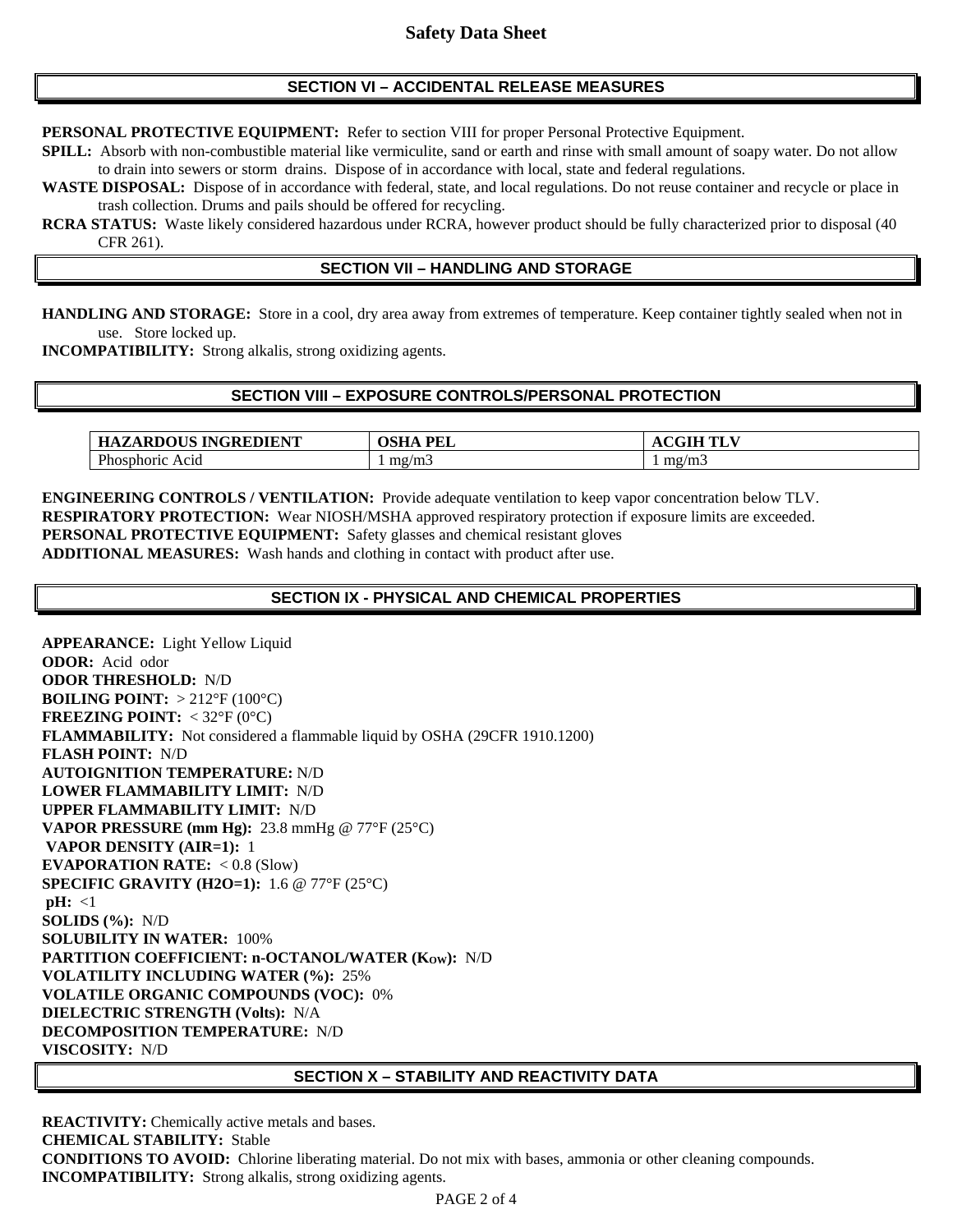# **Safety Data Sheet**

#### **HAZARDOUS DECOMPOSITION OR BY-PRODUCT:** Oxides of Carbon and Acid mist. **POSSIBLE HAZARDOUS REACTIONS:** Will not occur

# **SECTION XI – TOXICOLOGICAL INFORMATION**

**TOXICOLOGICAL INFORMATION: Phosphoric Acid** (7664-38-4) LD<sub>50</sub> (Oral, Rat) 4,400 mg/kg; LD<sub>50</sub> (Dermal, Rabbit) > 3,160 mg/kg

**ROUTES OF ENTRY:** Eyes, Ingestion, Inhalation, Skin

**EYES:** Causes severe burns, stinging, redness, tearing, swelling, and may cause corneal damage, blindness. Burning may not be immediately painful or visible.

**INGESTION:** Causes gastrointestinal irritation, nausea, vomiting, abdominal cramps.

**INHALATION:** Causes irritation to the respiratory tract, coughing, shortness of breath.

**SKIN:** Causes burns to all living tissue.

**MEDICAL CONDITION AGGRAVATED:** Pre-existing disorders of the skin, respiratory system, and eyes will be aggravated by over exposure.

**ACUTE HEALTH HAZARDS:** Causes severe burn.

**CHRONIC HEALTH HAZARDS:** Skin disorders, drying and irritation of the skin.

**CARCINOGENICITY: OSHA:** No **ACGIH:** No **NTP:** No **IARC:** No **OTHER:** No

### **SECTION XII – ECOLOGICAL INFORMATION**

**ECOLOGICAL INFORMATION:** Not Established **BIODEGRADABILITY:** This product is biodegradable. **BIOACCUMULATION:** This product is not expected to bioaccumulate. **SOIL MOBILITY:** This product is mobile in soil. **OTHER ECOLOGICAL HAZARDS:** None Known

### **SECTION XIII – DISPOSAL CONSIDERATIONS**

**WASTE DISPOSAL:** Dispose of in accordance with federal, state, and local regulations. Do not reuse container and recycle or place in trash collection. Drums and pails should be offered for recycling.

**RCRA STATUS:** Waste likely considered hazardous under RCRA, however product should be fully characterized prior to disposal (40 CFR 261).

### **SECTION XIV - TRANSPORTATION INFORMATION**

**PROPER SHIPPING NAME:** Phosphoric acid solution **HAZARD CLASS/DIVISION:** 8 **UN/NA NUMBER:** UN1805 **PACKAGING GROUP:** III

**AIR SHIPMENT PROPER SHIPPING NAME:** Phophoric acid solution **HAZARD CLASS/DIVISION:** 8 **UN/NA NUMBER:** UN1805

**SHIPPING BY WATER: VESSEL (IMO/IMDG) PROPER SHIPPING NAME:** Phosphoric acid solution **HAZARD CLASS/DIVISION:** 8 **UN/NA NUMBER:** UN1805 **ENVIRONMENTAL HAZARDS WATER:** N/A

### **SECTION XV - REGULATORY INFORMATION**

**TSCA STATUS:** All Chemicals are listed or exempt.